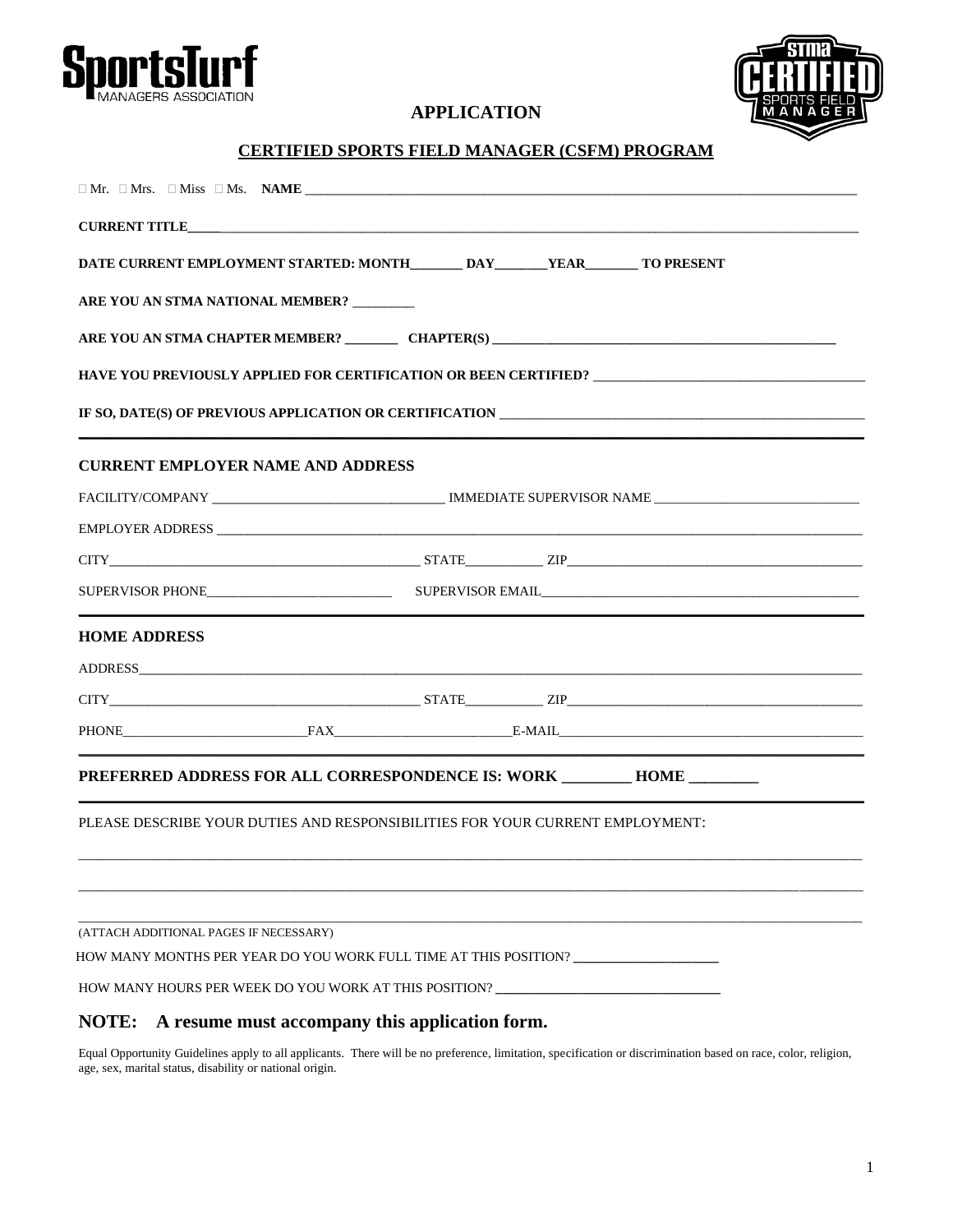### **PRIOR RELEVANT EMPLOYMENT HISTORY**

|  | A. FACILITY / COMPANY LATER COMPANY LATER AND RESERVE TO A SERVER THE Phone                              |  |
|--|----------------------------------------------------------------------------------------------------------|--|
|  |                                                                                                          |  |
|  |                                                                                                          |  |
|  |                                                                                                          |  |
|  | IF SUPERVISORY POSITION, GIVE PERCENTAGE OF TIME YOU DEVOTED TO ACTUAL MANAGEMENT OPERATIONS _________%  |  |
|  | HOW MANY MONTHS PER YEAR DID YOU WORK FULL TIME AT THIS POSITION? __________________________________     |  |
|  |                                                                                                          |  |
|  | PLEASE DESCRIBE YOUR DUTIES AND RESPONSIBILITIES FOR YOUR EMPLOYMENT IN THIS POSITION:                   |  |
|  |                                                                                                          |  |
|  |                                                                                                          |  |
|  |                                                                                                          |  |
|  |                                                                                                          |  |
|  | IMMEDIATE SUPERVISOR NAME THE OR POSITION                                                                |  |
|  | IF SUPERVISORY POSITION, GIVE PERCENTAGE OF TIME YOU DEVOTED TO ACTUAL MANAGEMENT OPERATIONS __________% |  |
|  | HOW MANY MONTHS PER YEAR DID YOU WORK FULL TIME AT THIS POSITION? _________________________________      |  |
|  | HOW MANY HOURS PER WEEK DID YOU WORK AT THIS POSITION?                                                   |  |
|  | PLEASE DESCRIBE YOUR DUTIES AND RESPONSIBILITIES FOR YOUR EMPLOYMENT IN THIS POSITION:                   |  |
|  |                                                                                                          |  |
|  | <b>C. FACILITY / COMPANY</b> Phone                                                                       |  |
|  |                                                                                                          |  |
|  |                                                                                                          |  |
|  |                                                                                                          |  |
|  | IF SUPERVISORY POSITION, GIVE PERCENTAGE OF TIME YOU DEVOTED TO ACTUAL MANAGEMENT OPERATIONS _________%  |  |
|  | HOW MANY MONTHS PER YEAR DID YOU WORK FULL TIME AT THIS POSITION? _________________________________      |  |
|  |                                                                                                          |  |
|  | PLEASE DESCRIBE YOUR DUTIES AND RESPONSIBILITIES FOR YOUR EMPLOYMENT IN THIS POSITION:                   |  |
|  |                                                                                                          |  |

(ATTACH ADDITIONAL PAGES IF NECESSARY FOR EMPLOYMENT DESCRIPTION AND/OR FOR ADDITIONAL RELEVANT POSITIONS)

\_\_\_\_\_\_\_\_\_\_\_\_\_\_\_\_\_\_\_\_\_\_\_\_\_\_\_\_\_\_\_\_\_\_\_\_\_\_\_\_\_\_\_\_\_\_\_\_\_\_\_\_\_\_\_\_\_\_\_\_\_\_\_\_\_\_\_\_\_\_\_\_\_\_\_\_\_\_\_\_\_\_\_\_\_\_\_\_\_\_\_\_\_\_\_\_\_\_\_\_\_\_\_\_\_\_\_\_\_\_\_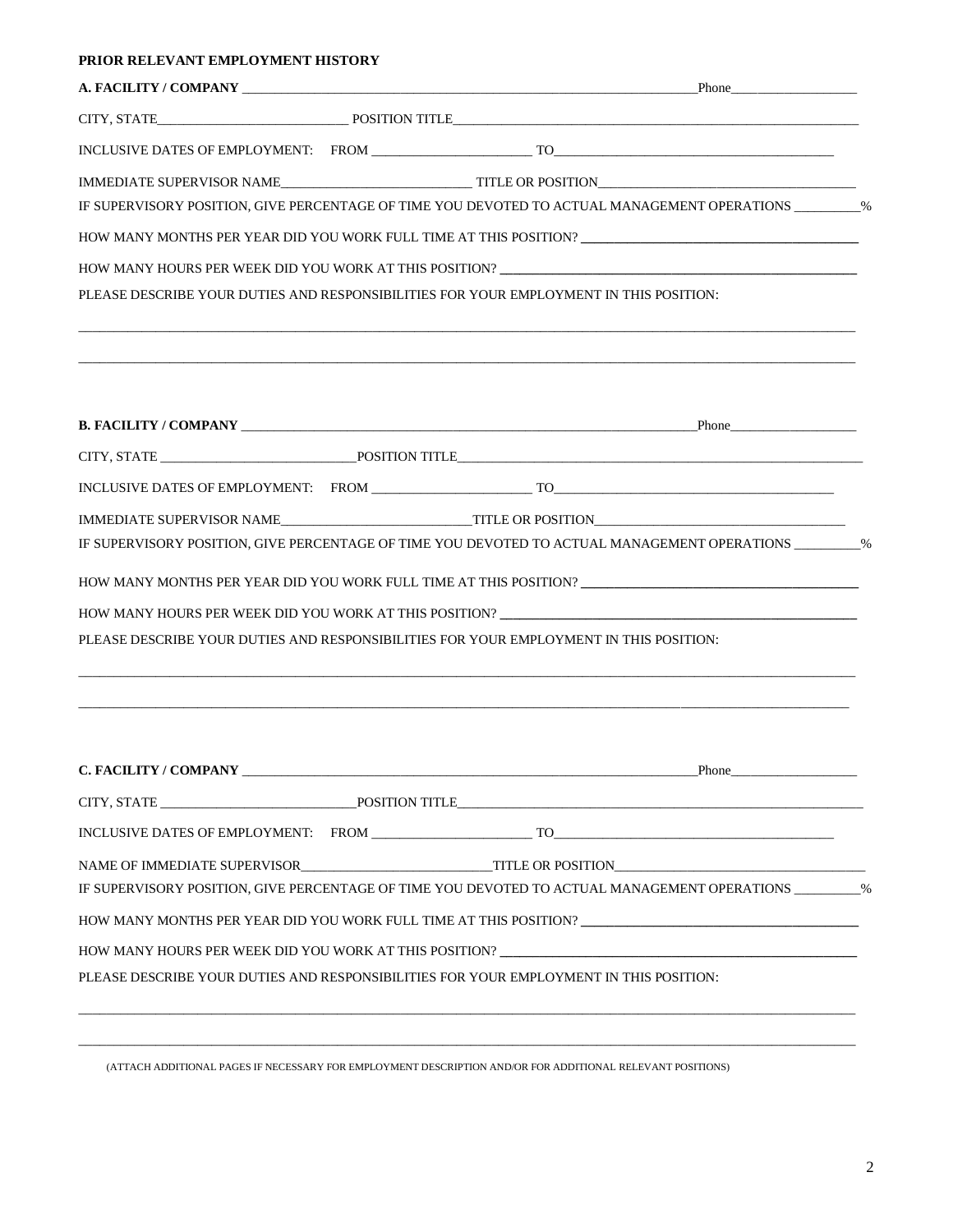INQUIRIES DEEMED NECESSARY TO ASCERTAIN MY ELIGIBILITY FOR CERTIFICATION, INCLUDING VERIFICATION OF MY EMPLOYMENT.

I UNDERSTAND THAT THE FEE OF \$350 (*\$250 application fee + \$100 test fee*) U.S. (STMA MEMBER) **OR** \$450 (*\$350 application fee + \$100 test fee*) U.S. (NON-MEMBER), WHICH MUST ACCOMPANY THIS APPLICATION, IS NON-REFUNDABLE.

I UNDERSTAND THAT FALSIFICATION ON THIS APPLICATION AT ANY TIME THAT IT IS DISCOVERED IS GROUNDS FOR APPLICATION REJECTION OR CERTIFICATION REVOCATION.

I UNDERSTAND THE PROCESSING OF THIS APPLICATION TAKES APPROXIMATELY FOUR (4) WEEKS. AT THAT TIME, I WILL RECEIVE NOTIFICATION OF EITHER REJECTION OR ACCEPTANCE OF MY APPLICATION AS AN APPLICANT IN THE CERTIFICATION PROGRAM.

### *MAKE CHECK PAYABLE TO "STMA CERTIFICATION PROGRAM".*

| <b>DATE OF APPLICATION</b> | <b>PRINT NAME</b> |  |
|----------------------------|-------------------|--|
|                            |                   |  |

 ${\bf SIGNATURE}$ 

**NOTICE:** UPON ANY REJECTION OF AN APPLICATION, THE REJECTED APPLICANT MAY, WITHIN THIRTY (30) DAYS OF THE NOTICE OF REJECTION, MAKE AN APPEAL DIRECTLY TO THE STAFF CERTIFICATION COORDINATOR THROUGH TELEPHONE CONTACT. SHOULD THE ISSUE OR ISSUES NOT BE RESOLVED THROUGH THIS PROCESS, THE APPLICANT MAY APPEAL IN WRITING TO THE CSFM BOARD OF REVIEW. THE WRITTEN APPEAL, SIGNED BY THE APPLICANT, MUST BE RECEIVED AT LEAST 60 DAYS BEFORE THE DATE OF THE REQUESTED EXAMINATION DATE. THE APPLICANT IS RESPONSIBLE FOR DEMONSTRATING THAT THE APPEAL SHOULD BE GRANTED. THE BOARD OF REVIEW SHALL REVIEW THE REQUEST AND NOTIFY THE APPLICANT OF ITS DETERMINATION IN A TIMELY MANNER. THE BOARD OF REVIEW'S DECISION SHALL BE FINAL.

#### *METHOD OF PAYMENT*

\$\_\_\_\_\_\_\_\_\_\_\_ Check or Money Order *(Made payable to STMA Certification Program).*

I authorize STMA to charge my \_\_\_\_ Visa \_\_\_\_ MasterCard \_\_\_\_ Discover \_\_\_\_ American Express

\$\_\_\_\_\_\_\_\_\_\_\_ for my CSFM Application Fee.

Card Number Expiration Date

Cardholder Name (as it appears on the card)

Signature Date Date of the Date of the United States of the Date of the Date of the Date of the Date of the United States of the United States of the United States of the United States of the United States of the United St

Mail Completed Application to: Sports Turf Managers Association

PO Box 1673 Lawrence, KS 66044

\_\_\_\_\_\_\_\_\_\_\_\_\_\_\_\_\_\_\_\_\_\_\_\_\_\_\_\_\_\_\_\_\_\_\_\_\_\_\_\_\_\_\_\_\_\_\_\_\_\_\_\_\_\_\_\_\_\_\_\_\_\_\_\_\_\_\_\_\_\_ \_\_\_\_\_\_\_\_\_\_\_\_\_\_\_\_\_\_

\_\_\_\_\_\_\_\_\_\_\_\_\_\_\_\_\_\_\_\_\_\_\_\_\_\_\_\_\_\_\_\_\_\_\_\_\_\_\_\_\_\_\_\_\_\_\_\_\_\_\_\_\_\_\_\_\_\_\_\_\_\_\_\_\_\_\_\_\_\_\_\_\_\_\_\_\_\_\_\_\_\_\_\_\_\_\_\_\_\_

\_\_\_\_\_\_\_\_\_\_\_\_\_\_\_\_\_\_\_\_\_\_\_\_\_\_\_\_\_\_\_\_\_\_\_\_\_\_\_\_\_\_\_\_\_\_\_\_\_\_\_\_\_\_\_\_\_\_\_\_\_\_\_\_\_\_\_\_\_\_ \_\_\_\_\_\_\_\_\_\_\_\_\_\_\_\_\_\_

**PLEASE NOTE: RESUME AND EDUCATIONAL REQUIREMENTS WORKSHEET MUST BE INCLUDED**